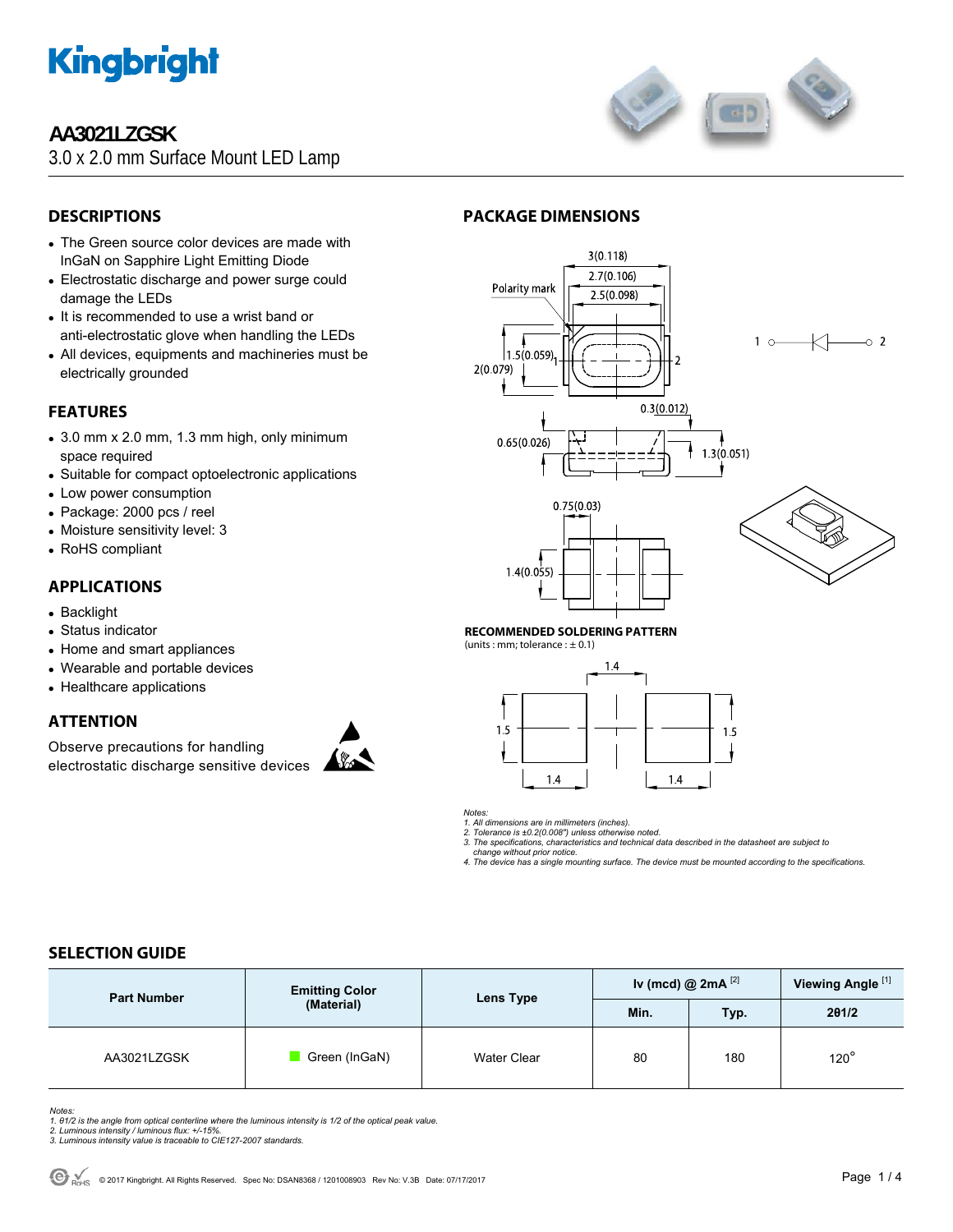# **Kingbright**

### **ELECTRICAL / OPTICAL CHARACTERISTICS at T<sub>A</sub>=25°C**

| <b>Parameter</b>                                        | Symbol                     | <b>Emitting Color</b> | Value                    |                          |                          |      |
|---------------------------------------------------------|----------------------------|-----------------------|--------------------------|--------------------------|--------------------------|------|
|                                                         |                            |                       | Min.                     | Typ.                     | Max.                     | Unit |
| Wavelength at Peak Emission $I_F$ = 2mA                 | $\Lambda_{\rm peak}$       | Green                 | $\overline{\phantom{a}}$ | 515                      | $\overline{\phantom{a}}$ | nm   |
| Dominant Wavelength $I_F = 2mA$                         | $\lambda_{\text{dom}}$ [1] | Green                 | $\overline{\phantom{a}}$ | 525                      | $\overline{\phantom{a}}$ | nm   |
| Spectral Bandwidth at 50% $\Phi$ REL MAX<br>$I_F = 2mA$ | Δλ                         | Green                 | $\overline{\phantom{a}}$ | 35                       | $\overline{\phantom{a}}$ | nm   |
| Capacitance                                             | C                          | Green                 |                          | 45                       | $\overline{\phantom{a}}$ | pF   |
| Forward Voltage $I_F$ = 2mA                             | $V_F$ <sup>[2]</sup>       | Green                 | 2.2                      | 2.65                     | 3                        | v    |
| Reverse Current ( $V_R$ = 5V)                           | l <sub>R</sub>             | Green                 | $\overline{a}$           | $\overline{\phantom{0}}$ | 50                       | uA   |

*Notes:* 

1. The dominant wavelength (λd) above is the setup value of the sorting machine. (Tolerance λd : ±1nm. )<br>2. Forward voltage: ±0.1V.<br>3. Wavelength value is traceable to CIE127-2007 standards.

*4. Excess driving current and / or operating temperature higher than recommended conditions may result in severe light degradation or premature failure.* 

### **ABSOLUTE MAXIMUM RATINGS at T<sub>A</sub>=25°C**

| Parameter                               | Symbol                   | Value          | Unit   |
|-----------------------------------------|--------------------------|----------------|--------|
| Power Dissipation                       | $P_D$                    | 102.5          | mW     |
| Reverse Voltage                         | $V_R$                    | 5              | $\vee$ |
| Junction Temperature                    | $T_j$                    | 115            | °C     |
| <b>Operating Temperature</b>            | $T_{op}$                 | $-40$ to $+85$ | °C     |
| Storage Temperature                     | $T_{\text{stg}}$         | $-40$ to $+85$ | °C     |
| DC Forward Current                      | ΙF                       | 25             | mA     |
| Peak Forward Current                    | $I_{FM}$ <sup>[1]</sup>  | 150            | mA     |
| Electrostatic Discharge Threshold (HBM) | $\overline{\phantom{0}}$ | 450            | $\vee$ |

Notes:<br>1. 1/10 Duty Cycle, 0.1ms Pulse Width.<br>2. Relative humidity levels maintained between 40% and 60% in production area are recommended to avoid the build-up of static electricity – Ref JEDEC/JESD625-A and JEDEC/J-STD-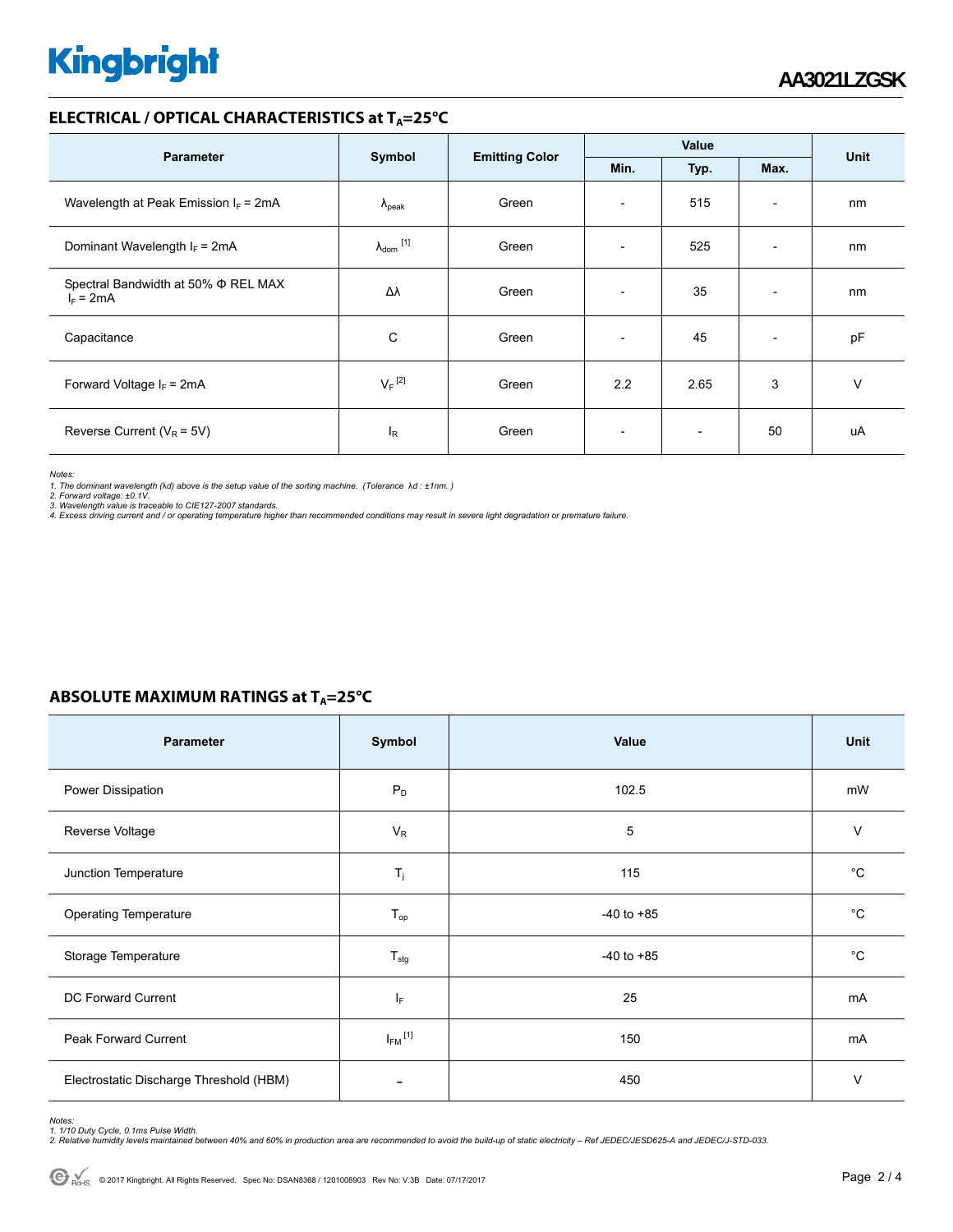# **Kingbright**

**RELATIVE INTENSITY vs. WAVELENGTH**

### **TECHNICAL DATA**

### Gre 100%  $T_a = 25 °C$ Relative Intensity (a. u.) Relative Intensity (a. u.) 80% 60% 40% 20% 0% 350 400 450 500 550 600 650 700 750 800 Wavelength (nm)

### **SPATIAL DISTRIBUTION**



**GREEN** 











#### **REFLOW SOLDERING PROFILE for LEAD-FREE SMD PROCESS**



**TAPE SPECIFICATIONS** (units : mm)



**REEL DIMENSION** (units : mm)



- 
- 
- Notes:<br>1. Don't cause stress to the LEDs while it is exposed to high temperature.<br>2. The maximum number of reflow soldering passes is 2 times.<br>3. Reflow soldering is recommended. Other soldering methods are not recommended